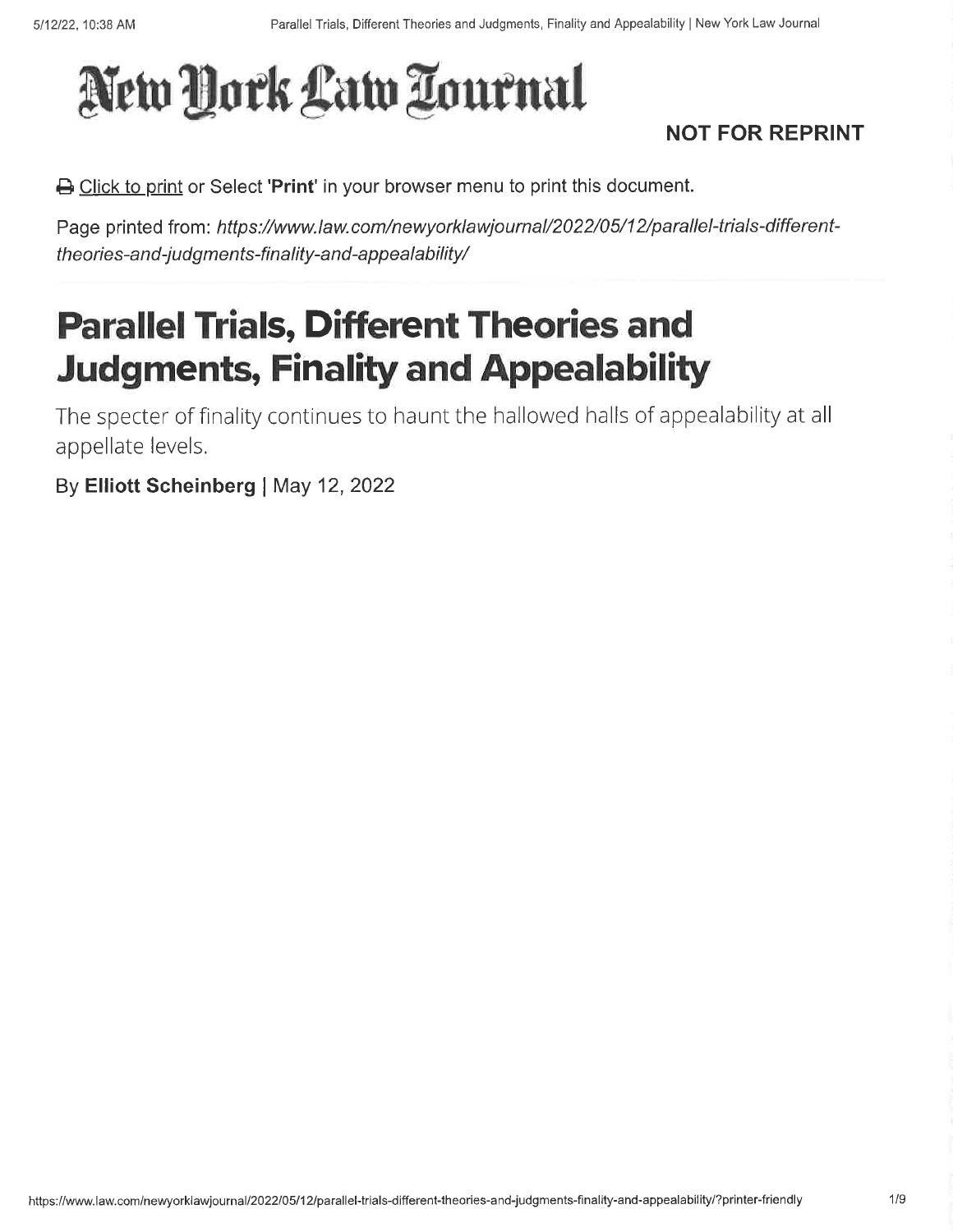

#### Credit: BillionPhotos.com/Adobe Stock

Rod Serling, lit cigarette in hand, standing behind the rich-red leather seats of the First Department that await each new day's complement of judicial robes: "Submitted for your consideration: You're travelling through another dimension titled Shah v. 20 E. 64th St., 198 A.D.3d 23 (1st Dept. 2021), where property damage of a "garden variety" is anchored to a byzantine "unorthodox procedural path charted by" wondrous legal minds, pursuant to which the parties agreed to a trifurcated trial to be conducted in two phases wherein plaintiffs' claims are litigated under two different legal theories, tort and breach of contract: a jury to decide damages in tort, and a judge, in a parallel nonjurytrial, to determine damages under breach of contract. A jury waiver clause in plaintiffs'contract with 20 East prevents the jury from hearing plaintiffs' breach of contract claims. Not surprisingly, two scathingly conflicting judgments emerge to do battle. Only the nonjury judgment is entered pursuant to court order. You've just crossed over into the dimension of procedural nightmare and madness in the finality and appealability zone."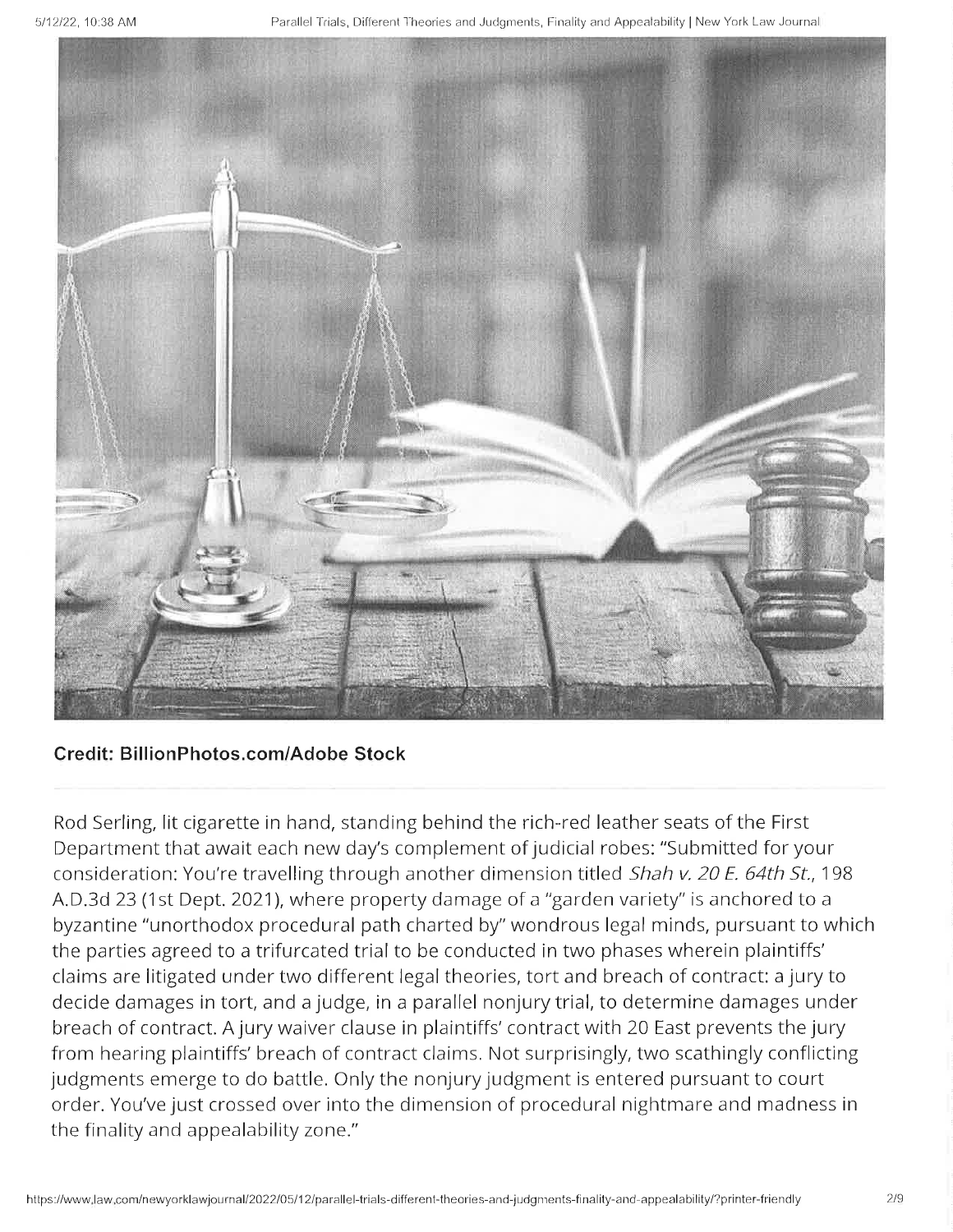Parties may chart their own procedural courses which a court is bound to follow. Hovering over this case like a menacing alien spacecraft in a sci-fi film is settled law that: (1) "Where all parties to a litigation choose to do so, they may to a large extent chart their own procedural course through the courts," Stevenson v. News Syndicate Co., 302 NY 81, 87 (1950); and (2) "Parties by their stipulations may in many ways make the law for any legal proceeding to which they are parties, which not only bind them but which the courts are bound to enforce. They may stipulate away statutory, and even constitutional rights," Matter of Mallory, 278 NY 429, 433 (1938)." However, once so stipulated parties must bear the consequences. Parenthetically, "parties to a civil litigation, in the absence of a strong countervailing public policy, may [even] consent, formally or by their conduct, to the law to be applied, e.g., Brady v. Nally, 151 N.Y. 258, 264 ..." Martin v. City of Cohoes, 37 N.Y.2d 162, 165-66 (1975).

**'Shah', the facts.** The damages to plaintiffs' landmarked Italian renaissance mansion occurred as the result of excavation and underpinning work by plaintiffs' neighbor, 20 East 64th Street LLC, during the renovation of the neighbor's mansion and the construction of a sub-basement for a bowling alley.

20 East contracted with defendant Tri-Star Construction Corp. to act as construction manager on its mansion renovation. Tri-Star subcontracted with defendant Urban Foundation/Engineering, LLC to perform the excavation and underpinning work. ln 2014,20 East approached plaintiffs for temporary access to their mansion. Shah and 20 East entered into an agreement granting 20 East license to access. The Access Agreement contained a jury waiver clause. ln November 2014, damage was discovered to plaintiffs' home.

**Procedural background.** In June 2015, plaintiffs commenced an action against 20 East for property damage. Plaintiffs' amended complaint asserted causes of action against 20 East, Tri-Star, and Urban for strict liability under Administrative Code of City of NY 53309.4, negligence, and nuisance. ln addition to punitive damages, plaintiffs asserted a breach of contract cause of action and a contractual indemnification cause of action against20 East. Finally, plaintiffs asserted a trespass cause of action against 20 East and Tri-Star. Defendants'answer asserted cross-claims against each other for common-law and contractual indemnification.

ln 2017, Supreme Court (Lynn Kotler, J.) ruled on the parties' numerous summary judgment motions (the indemnification decision), granting plaintiffs summary judgment on liability as against 20 East and Urban in connection with plaintiffs' statutory strict liability claim (but denied the motion as to Tri-Star). Supreme Court also granted plaintiffs summary judgment on their contractual indemnification claim against 20 East conditioned on a finding of a breach of contract. The court found that questions of fact existed as to Tri-Star's and Urban's negligence and 20 East's vicarious negligence. The court dismissed the nuisance and trespass causes of action. ln addition, the court granted 20 East summary judgment against Urban on its cross-claim for conditional contractual indemnification and against Tri-Star and Urban on its cross-claims for conditional common-law indemnification.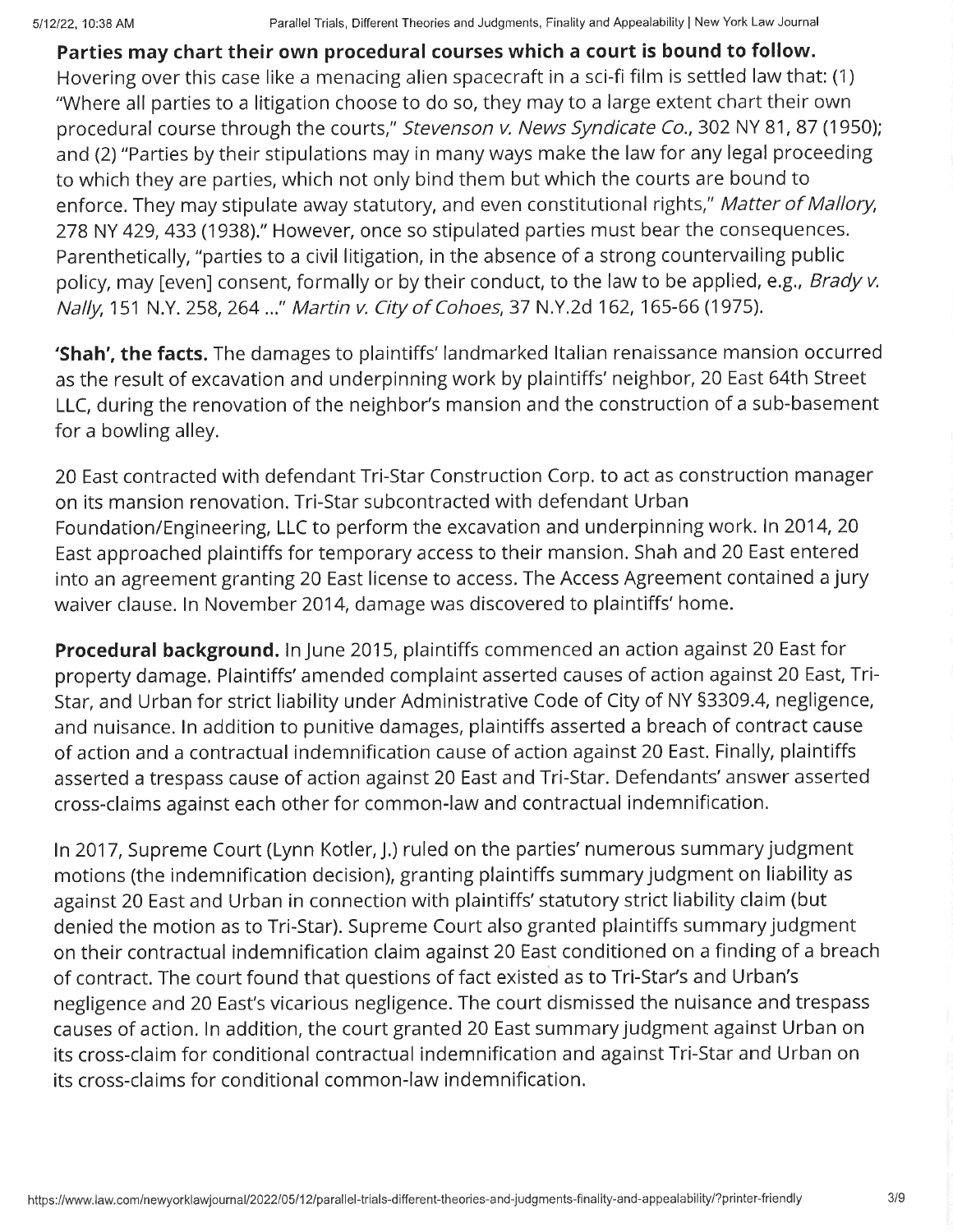"ln granting plaintiffs conditional contractual indemnification, Supreme Court rejected 20 East's argument that the indemnification provision in the Access Agreement applied only to protect plaintiffs against claims by third parties and not for harm that plaintiffs suffered at the hands of 20 East. The court reasoned that the Access Agreement would support an attorneys' fee award because it provided that plaintiffs were entitled to recover damages, including reasonable attorneys'fees, incurred as the result of 20 East's breach of any of its obligations under the Access Agreement" [at 28-29].

"This type of property damage action would ordinarily [have] present[ed] only garden-variety issues," said the Appellate Division, "however, this litigation presents a host of unusual problems stemming from the parties'agreement to a trifurcated trial ... What ensued created the unusual issues that we confront here [at 26]:

(1) Phase I encompassed two distinct trials: a jury would determine the amount of damages, if any, in connection with plaintiffs'strict liability tort claims against 20 East and Urban, and the amount of damages, if any, in connection with plaintiffs' negligence claims against 20 East, Urban, and Tri-Star;

(2)Additionally, a judge would determine both liability and damages in connection with plaintiffs' breach of contract claims against 20 East; and

(3) ln Phase ll, a second jury trial would address defendants' liability on plaintiffs' negligence claims and, to the extent still pursued by plaintiffs, Tri-Star's liability on plaintiffs'strict liability claim. The parties also agreed that the jury would address defendants' cross-claims for indemnification and, if permitted by the court, punitive damages.

> . The stipulated order further provided that Tri-Star was permitted to participate in the jury trial on damages in Phase I even though liability against it had not been established. However, neither Tri-Star nor Urban was permitted to participate in the nonjury trial.

Colloquy during a conference regarding the trifurcation. The Appellate Division rejected 20 East's contention that the parties did not fully grasp or forecast that different damages would be awarded by the judge and the jury as Supreme Court had raised the issue at <sup>a</sup> pretrial conference on Nov. 16, 2018 [n.12]. During that conference, 20 East's counsel stated in relevant part:

> . Counsel: "l would agree that your Honor's decision would be independent. You can, of course, empanel an advisory jury, ask the jury interrogatories, you know, that may be overlapping with the tort claim and perhaps that, you know, their view of the evidence will inform your decision. I do think it's ultimately your decision."

**. Supreme Court:** "But just the repair cost issue as an example ... the jury and I don't have to come back the same way."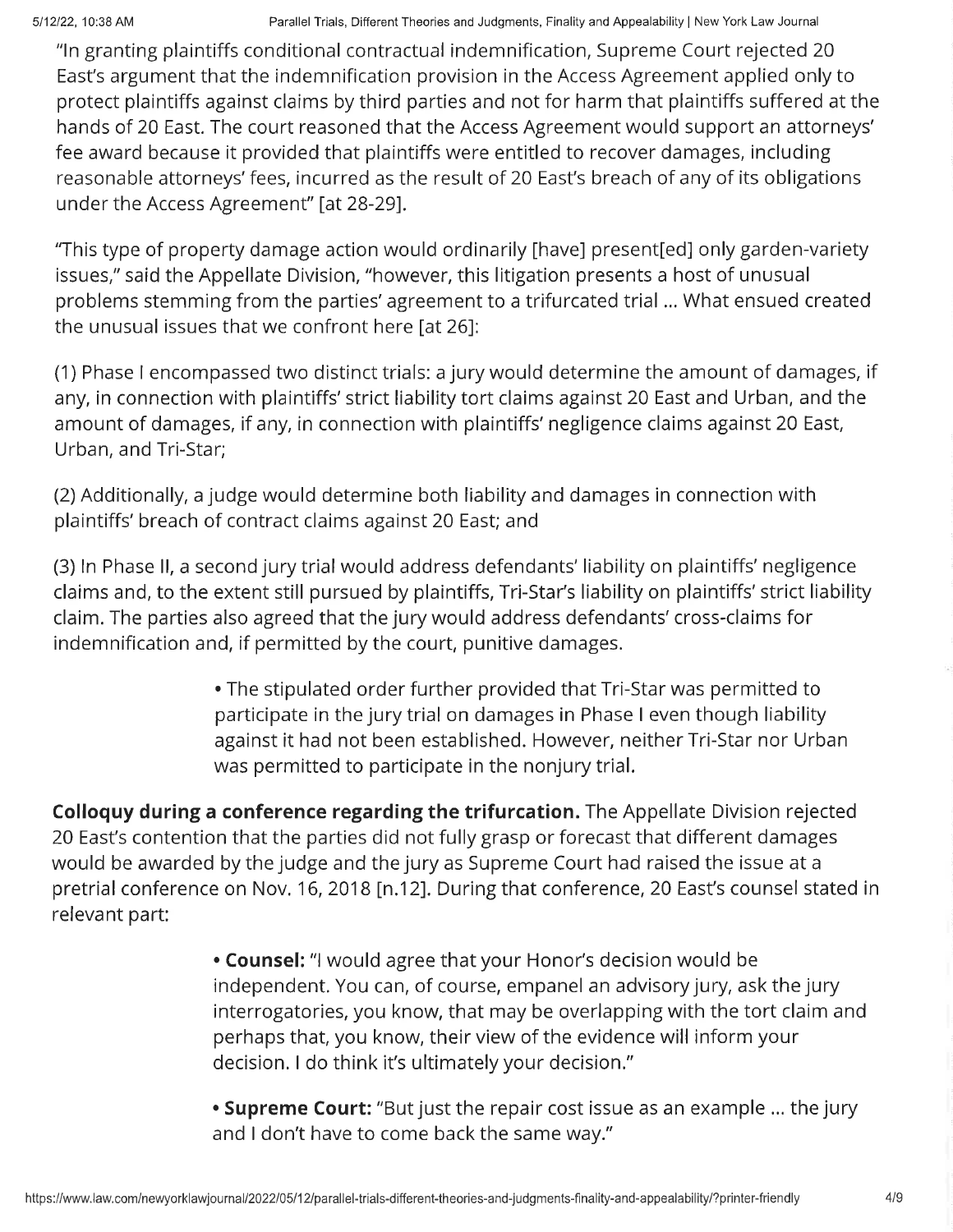• Supreme Court: After hearing 20 East's counsel's comment, the court continued,

"lf anybody has any different views in the pretrial memo, let me know, but as I see it, you know, essentially the plaintiffs get the highest of the two. You can appeal either or both. And the cross-claim component is obviously complicated for the second trial because if you have a higher judgment against the contracting party, then on the tort claim I don't know."

"[]f there's a different number on the two claims it's going to raise some interesting questions in terms of, you know, you have to now subdivide the indemnification under the contract claim versus the indemnification just comparing the tort claims. But we get to think about that for the next trial. But I just wanted to make sure we were on the same page, that you don't necessarily get the same result even on the same question in terms of how much is it going to cost to repair the Shahs' house. You might get a different answer from me than the jury."

The jury trial, verdict not entered. The jury trial on damages commenced on Dec. 10, 2018. On December 18, the jury returned a verdict against 20 East, Tri-Star and Urban, awarding plaintiffs \$5 million for repair costs and \$500,000 for alternative living expenses, which award was minimally modified following defendants' post-trial motion for a new trial or a reduction in damages, Judgment was not, however, entered.

The nonjury trial, award entered. On Dec. 19, 2018, one day after the jury verdict, the nonjury contract action commenced and lasted one day during which time "plaintiffs relied upon the same damages evidence they presented during the jury trial" [at 30]. In the nonjury decision, entered March 12,2019, Supreme Court found, among other things, that 20 East had breached its contract with plaintiffs and that the evidence "largely overlapped" the evidence presented during the jury trial. The contract judgment against 20 East, totaling \$12,299,175.50, consisted of \$6,255,007 in repair costs, \$1,152,000 for alternative living expenses, \$3,040,931.50 in statutory interest, and \$1,850,000 in costs and attorney fees through April 30, 2019, was entered on June 13, 2019.

Thereafter, the court (Cohen, J.) denied 20 East's CPlR-4404(a)-post-trial motion, entered May 10,2019, to set aside the nonjury trial decision as inconsistent with the jury verdict and for the court to render a new decision in the nonjury trial, adopting the jury verdict figures on damages. Supreme Court explained that the second and separate damages award for repair costs and alternative living expenses were proper because, inter alia, it assessed those damages in the context of a breach of contract claim rather than a tort claim [at 31], and because "the parties had stipulated that it would decide liability and damages on plaintiffs' breach of contract claims and make a decision independent of the jury's" [at 31]. The First Department wholly rejected Supreme Court's reasoning "that its and the jury's different damages assessments can be explained by the different legal standards applicable to breach of contract and tort" [at 39].

#### Tri-Star's motion to dismiss plaintiffs'appeal as being taken from a non-finaljudgment.

The Phase lljury trial, held in July 2019, returned a verdict finding Tri-Star and Urban negligent, apportioning 60% of the liability to Tri-Star and 40% to Urban.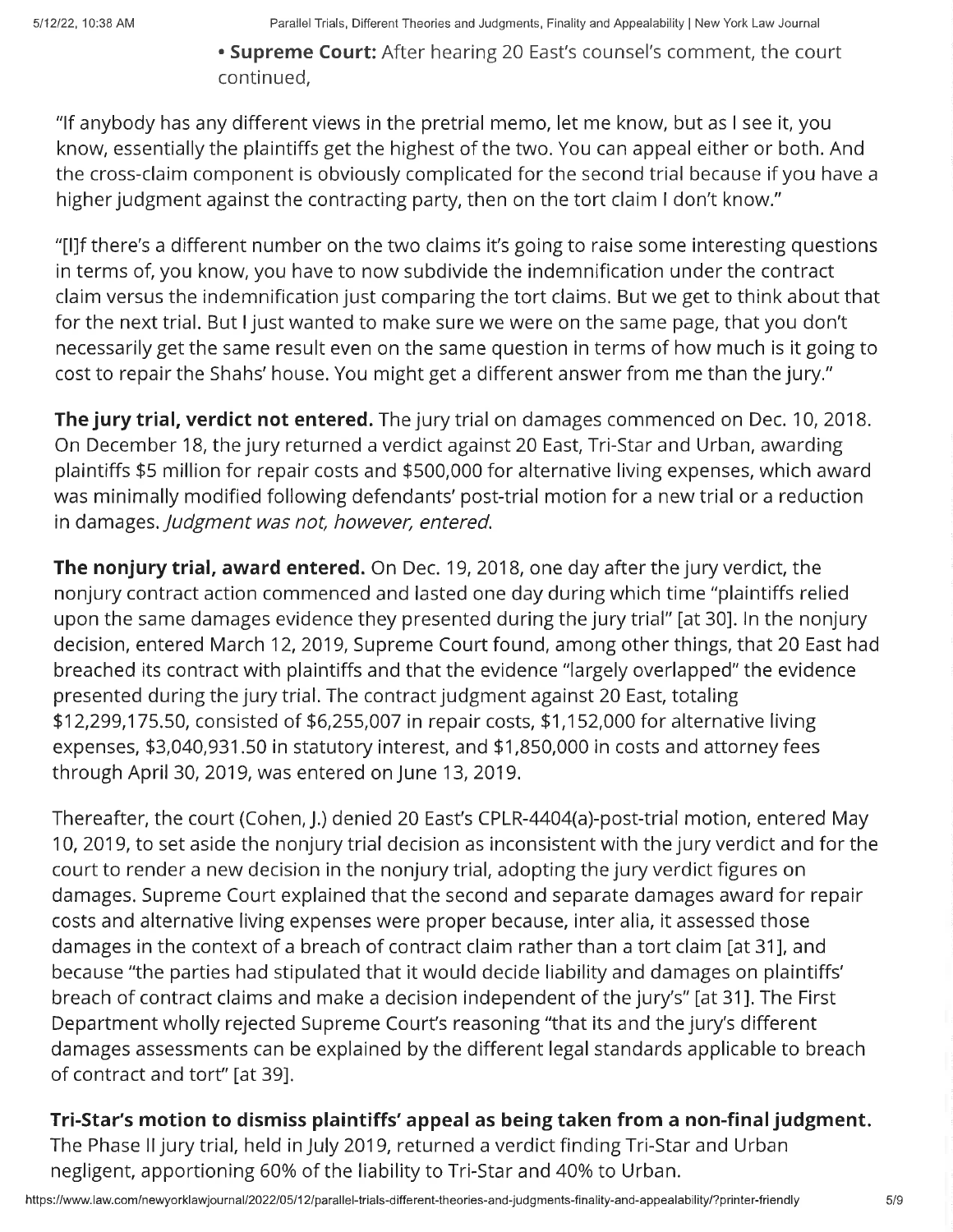In June 2020, Tri-Star filed a motion to dismiss plaintiffs' appeal as improperly taken from a non-final judgment, "alternatively, Tri-Star sought to stay the appeal until a final judgment was entered or to obtain permission to file a respondent's brief and supplemental appendix. ln July 2020, Urban cross-moved for similar relief and sought to consolidate all appeals arising from the trifurcated action. On Aug. 13,2020, [the Appellate Division] granted the motions to the extent of permitting Tri-Star and Urban to file respondents' briefs and a supplemental appendix without prejudice to raising the issues of appealability in their briefs" [at 31-32].

**Finality, interlocutory judgment.** The specter of finality continues to haunt the hallowed halls of appealability at all appellate levels. ln an incisive analysis by Hon. Peter Moulton, the First Department held that the contract judgment was a final judgment, pursuant to CPLR 5501(a), the appeal from which "fbrought] up for review the orders that [were], along with the judgment, the subject of plaintiffs' appeal and 20 East's cross appeals," and that necessarily affected the final judgment [at 32].

Shah referenced *Burke v. Crosson*, 85 N.Y.2d 10, 15 (1995), wherein the Court of Appeals, in its own struggle with defining "finality," conceded: "The concept of finality is a complex one that cannot be exhaustively defined in a single phrase, sentence, or writing" [at 15]. See E. Scheinberg, Finality and lmplied Severance, lnterlocutory Orders, Final Orders (https://www.law.com/newyorklawjournal/2020/02/1 1/finality-and-implied-severanceinterlocutory-orders-final-orders/), NYLJ, Feb. 12, 2020. The First Department noted that its conclusion that the nonjury contract-judgment constituted a finaljudgment "started with the definition of a judgment" [at 32]:

'A judgment is the determination of the rights of the parties in an action or special proceeding and may be either interlocutory or final" (CPLR 5011; also CPLR 105 [k] ["The word 'judgment' means a final or interlocutory judgment"]). "[A] fair working definition of the concept can be stated as follows: a 'final' order or judgment is one that disposes of all of the causes of action between the parties in the action or proceeding and leaves nothing for further judicial action apart from mere ministerial matters" (*Burke*, 85 N.Y.2d at 15 ...).

The Appellate Division distinguished a final judgment from an interlocutory judgment: "An interlocutory judgment is an intermediate or incomplete judgment, where the rights of the parties are settled but something remains to be done. As when there is an accounting to be had, a question of damages to be ascertained, or a reference required to determine the amount of rent due for use and occupation [sic]" (Cambridge Val. Natl. Bank v. Lynch, 76 NY 514,516 (1879)), which may occur "in a bifurcated personal injury action to permit the immediate appeal of a liability finding prior to the determination of damages (Siegel, NY Prac. <sup>541</sup>0 at 694 [4th ed. 2005])" lat 33].

Implied severance. The First Department agreed with defendants that the exceptions to finality of implied severance did not apply: "[]mplied severance applies only where the judgment resolves causes of action that'do not arise out of the same transaction or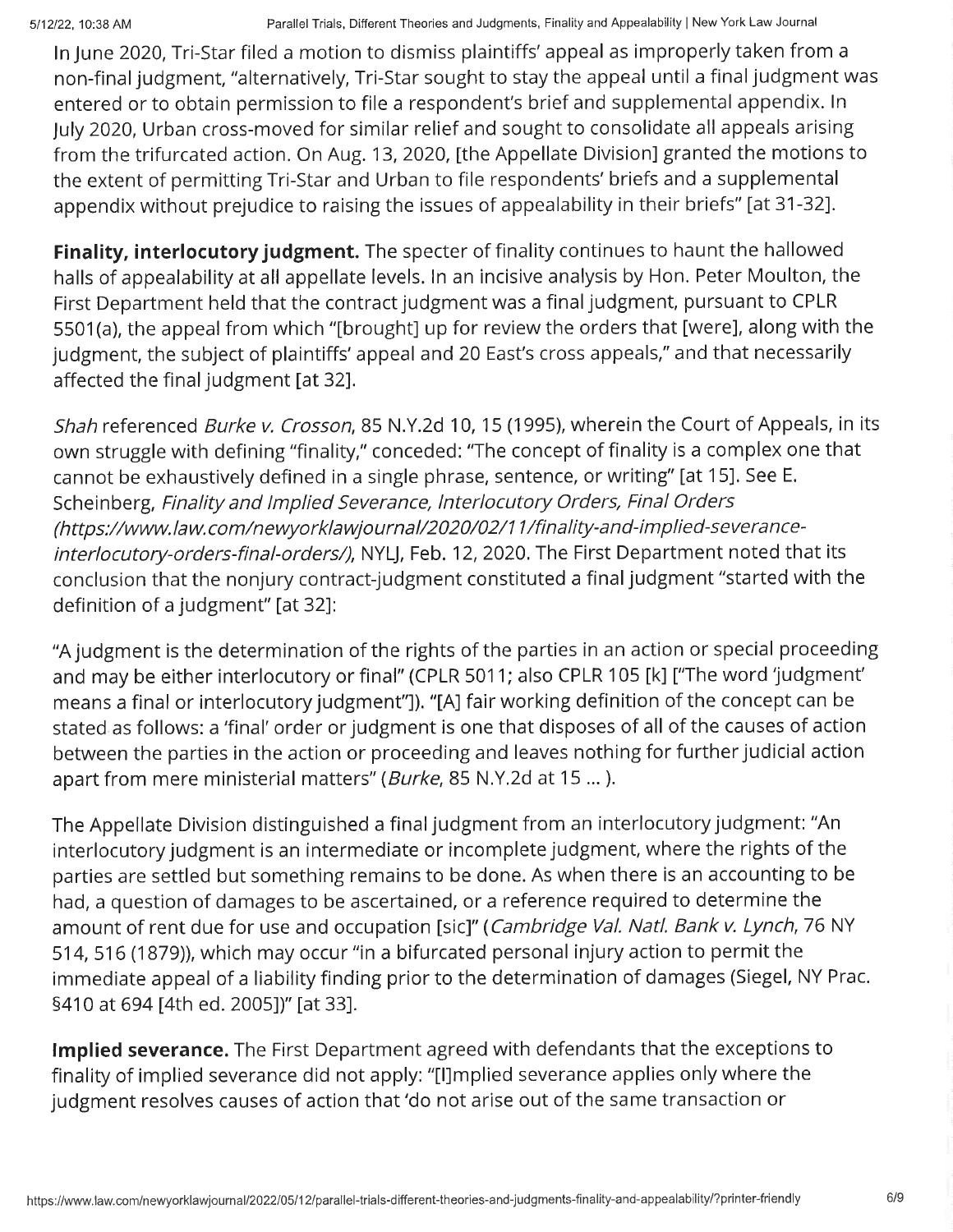5/12/22, 10:38 AM Parallel Trials, Different Theories and Judgments, Finality and Appealability | New York Law Journal

continuum of facts or out of the same legal relationship as the unresolved causes of action (Burke, 85 N.Y.2d at 16,623 N.Y.S,2d 524...)" [at 33]. ln Shah, the breach of contract claims arose out of the same continuum of facts and rules and regulations as did the tort claims.

**Express severance.** Tri-Star took the position that express severance "did not apply because the nonjury trial decision'ordered and adjudged'that judgment shall be entered for a sum certain but did not include the language of express severance" [at 34]. The First Department cited: (1)CPLR 5012, that "The court, having ordered a severance, may direct judgment upon <sup>a</sup> part of a cause of action or upon one or more causes of action as to one or more parties"]; and (2) CPLR 603, that "ln furtherance of convenience or to avoid prejudice the court may order a severance of claims, or may order a separate trial of any claim, or of any separate issue. The court may order the trial of any claim or issue prior to the trial of the others." The First Department offered three reasons for rejecting Tri-Star's contention:

(1) " lt is evident from the decision that Supreme Court intended that the judgment be final, not interlocutory, when it'Ordered and Adjudged that judgment shall be entered against 20 East for the various claims]" [at 34]. Supreme Court "dispose[d] of all of the causes of action between the parties in the action or proceeding and le[ft] nothing for further judicial action apart from mere ministerial matters" (Burke, 85 N.Y.2d at 15 ... )" because it resolved liability and damages,

(2)"Supreme Court decided both liability and damages in connection with the breach of contact claims, no concern exist[ed] that relief within a single cause of action will be impermissibly severed (*Burke*, 85 N.Y.2d at 18 n. 5 ... )" [at 34, n.10]."; and

(3)"fs]everance also comports with the procedural history of the action and the parties' agreement, in the stipulated order, to separate plaintiffs' breach of contract claims from the remainder of the action and have those claims adjudicated by the court" [at 34].

The nonjury decision thus "effect[ed] an express severance of the remainder of the action from plaintiffs'fourth cause of action (breach of contract) and fifth cause of action (contractual indemnification), and upon such severance direct[ed] the entry of judgment on those causes of action as against 20 East and the continuation of the remainder of the action" [at 34]. "Moreover, express severance obviate[d] the likely possibility that there will impermissibly be two judgments in this action (CPLR 5012; also *Bennett v. Long Is. Light. Co.*, 262 A.D.2d 437, 438 (2d Dept. 1999) ["without a severance there can be only one judgment entered in a civil action"])."

Party finality doctrine. The First Department further agreed that the exception party finality did not apply: "an order or judgment that disposes of all of the claims ... involving a particular party is final and appealable ... as to that party, even though other claims ... that involve other parties remain pending." ln light of plaintiffs' pending tort claims, there was no party finality. Furthermore, plaintiffs'waiver of their right to a judgment on the jury award remedied the problem that plaintiffs would receive a windfall by aggregating the damages awarded by the judge and the jury [at n.9]. It is unclear how this issue escaped the court and the parties at the time of the stipulation.